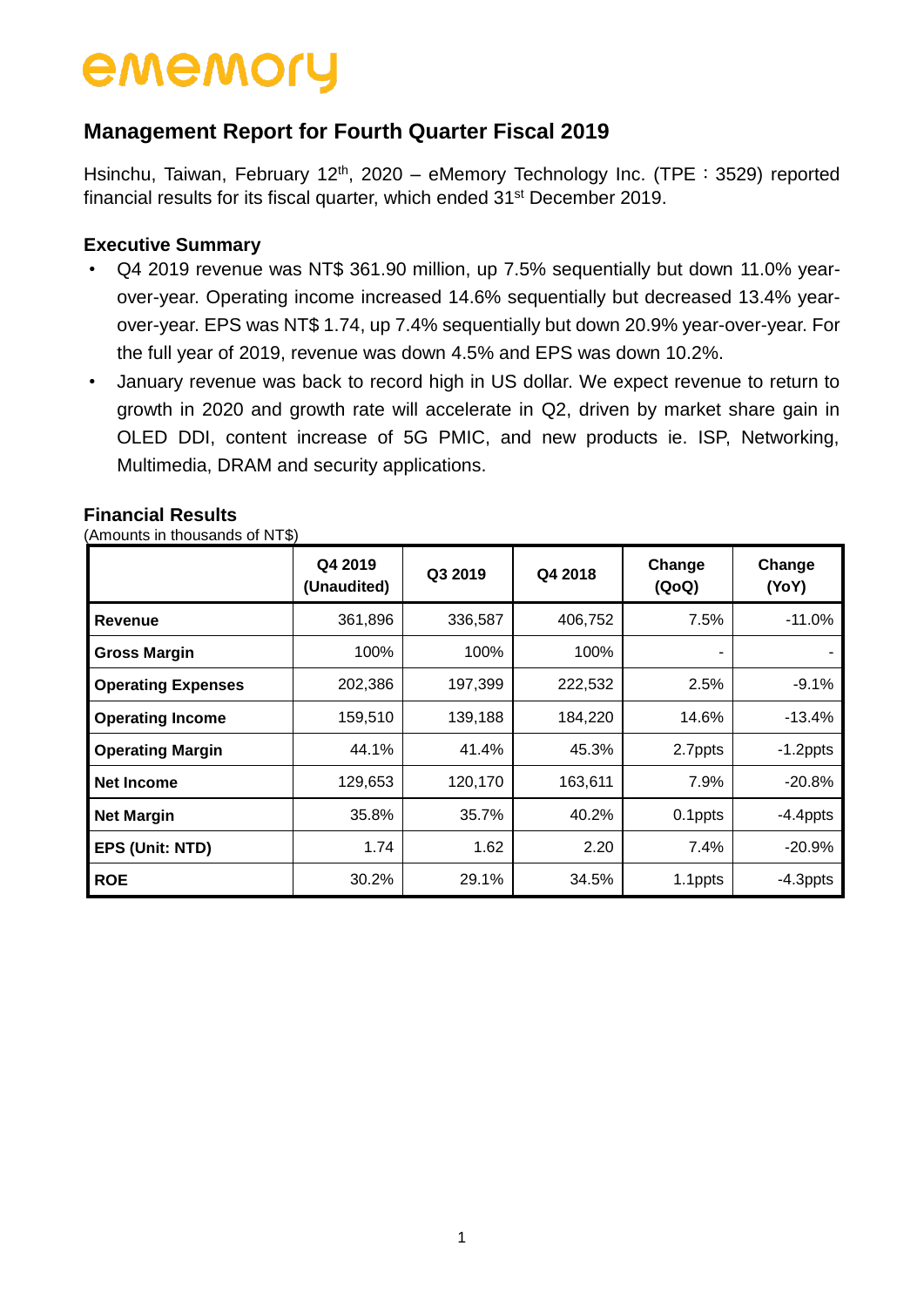# ememo

#### (Amounts in thousands of NT\$)

|                           | FY 2019 (Unaudited) | FY 2018   | Change (YoY) |  |  |
|---------------------------|---------------------|-----------|--------------|--|--|
| <b>Revenue</b>            | 1,410,085           | 1,476,516 | $-4.5%$      |  |  |
| <b>Gross Margin</b>       | 100%                | 100%      |              |  |  |
| <b>Operating Expenses</b> | 788,762             | 803,781   | $-1.9%$      |  |  |
| <b>Operating Income</b>   | 621,323             | 672,735   | $-7.6%$      |  |  |
| <b>Operating Margin</b>   | 44.1%               | 45.6%     | $-1.5$ ppts  |  |  |
| <b>Net Income</b>         | 542,072             | 613,106   | $-11.6%$     |  |  |
| <b>Net Margin</b>         | 38.4%               | 41.5%     | $-3.1$ ppts  |  |  |
| EPS (Unit: NTD)           | 7.30                | 8.13      | $-10.2%$     |  |  |
| <b>ROE</b>                | 31.6%               | 32.3%     | $-0.7$ ppts  |  |  |

### **Revenue Analysis**

(Amounts in thousands of NT\$)

|                | Q4 2019 | Q3 2019 | Q4 2018 | Change (QoQ) | Change (YoY) |
|----------------|---------|---------|---------|--------------|--------------|
| Licensing      | 115,944 | 103,689 | 124,726 | 11.8%        | $-7.0\%$     |
| <b>Royalty</b> | 245,952 | 232,898 | 282,026 | 5.6%         | $-12.8%$     |
| <b>Total</b>   | 361,896 | 336,587 | 406,752 | 7.5%         | $-11.0%$     |

#### (Amounts in thousands of NT\$)

|                | FY 2019   | <b>FY 2018</b> | Change (YoY) |  |  |
|----------------|-----------|----------------|--------------|--|--|
| Licensing      | 430,263   | 449,806        | $-4.3%$      |  |  |
| <b>Royalty</b> | 979,822   | 1,026,710      | $-4.6%$      |  |  |
| <b>Total</b>   | 1,410,085 | 1,476,516      | $-4.5%$      |  |  |

#### **Royalty revenue analysis by wafer size (8-inch vs 12-inch)**

| <b>Wafer Size</b> |           | Q4 2019         | FY 2019         |                              |          |
|-------------------|-----------|-----------------|-----------------|------------------------------|----------|
|                   | $%$ of Q4 | Change<br>(QoQ) | Change<br>(YoY) | Change<br>% of 2019<br>(YoY) |          |
| 8 inch            | 70.0%     | 10.4%           | $-9.3%$         | 69.3%                        | $-1.5%$  |
| 12 inch           | 30.0%     | $-4.2%$         | $-20.0\%$       | 30.7%                        | $-10.9%$ |

 Royalty contribution of QoQ from 12-inch decreased mainly due to DDI customers inventory adjustment.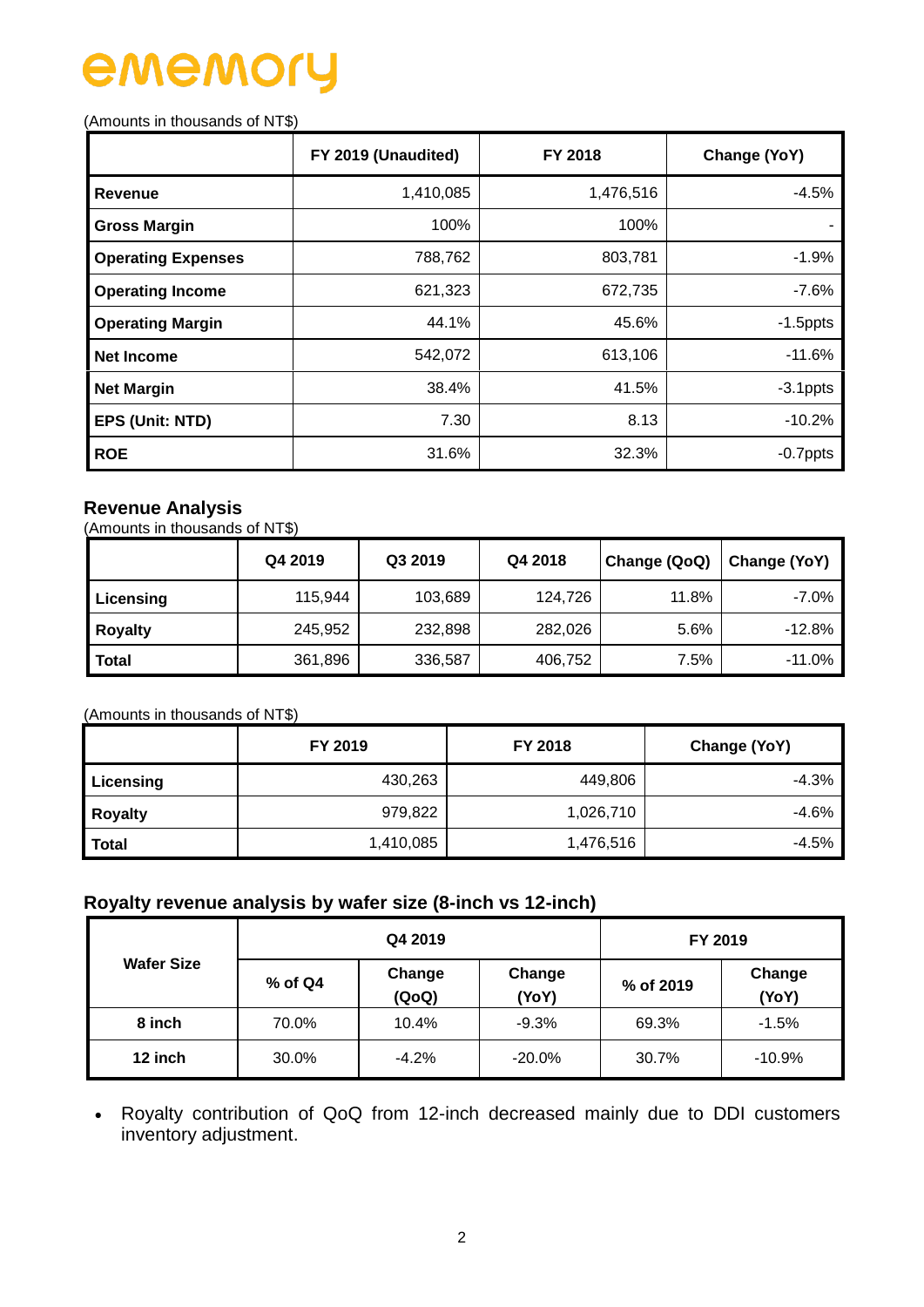#### **Revenue analysis by technology**

|                   | Q4 2019              |                      |                 |                        |                          |                 |                        |                 |                 |  |  |  |  |  |
|-------------------|----------------------|----------------------|-----------------|------------------------|--------------------------|-----------------|------------------------|-----------------|-----------------|--|--|--|--|--|
| <b>Technology</b> |                      | <b>Total Revenue</b> |                 |                        | <b>Licensing Revenue</b> |                 | <b>Royalty Revenue</b> |                 |                 |  |  |  |  |  |
|                   | $%$ of Q4<br>Revenue | Change<br>(QoQ)      | Change<br>(YoY) | $%$ of Q4<br>Licensing | Change<br>(QoQ)          | Change<br>(YoY) | $%$ of Q4<br>Royalty   | Change<br>(QoQ) | Change<br>(YoY) |  |  |  |  |  |
| <b>NeoBit</b>     | 54.7%                | $-7.7\%$             | $-17.2%$        | 27.5%                  | $-12.1%$                 | 7.8%            | 67.6%                  | $-6.8%$         | $-20.7%$        |  |  |  |  |  |
| <b>NeoFuse</b>    | 37.5%                | 42.9%                | 12.6%           | 56.7%                  | 36.9%<br>9.4%            |                 | 28.4%                  | 49.0%           | 15.8%           |  |  |  |  |  |
| <b>NeoPUF</b>     | 1.0%                 | 100.0%               | 34.8%           | 3.0%                   | 100.0%                   | 34.8%           | $0.0\%$                | $0.0\%$         | 0.0%            |  |  |  |  |  |
| <b>NeoEE</b>      | 5.4%                 | 7.4%                 | $-26.8%$        | 11.3%                  | 11.6%                    | $-17.6%$        | 2.6%                   | $-0.2%$         | $-40.2%$        |  |  |  |  |  |
| <b>NeoMTP</b>     | 1.2%                 | $-50.9%$             | -75.5%          | 0.8%                   | -88.6%                   | -94.7%          | 1.4%                   | 179.0%          | 183.4%          |  |  |  |  |  |
| <b>PUFrt</b>      | 0.2%                 | 100.0%               | 100.0%          | 0.7%                   | 100.0%                   | 100.0%          | $0.0\%$                | $0.0\%$         | $0.0\%$         |  |  |  |  |  |

|                   | FY 2019              |                      |                          |              |                        |              |  |  |  |  |  |
|-------------------|----------------------|----------------------|--------------------------|--------------|------------------------|--------------|--|--|--|--|--|
| <b>Technology</b> |                      | <b>Total Revenue</b> | <b>Licensing Revenue</b> |              | <b>Royalty Revenue</b> |              |  |  |  |  |  |
|                   | % of 2019<br>Revenue | Change (YoY)         | % of 2019<br>Licensing   | Change (YoY) | % of 2019<br>Royalty   | Change (YoY) |  |  |  |  |  |
| <b>NeoBit</b>     | 60.6%                | $-10.6%$             | 26.9%                    | $-14.8%$     | 75.4%                  | $-10.0\%$    |  |  |  |  |  |
| <b>NeoFuse</b>    | 31.4%                | 36.2%                | 56.8%                    | 26.4%        | 20.3%                  | 50.7%        |  |  |  |  |  |
| <b>NeoPUF</b>     | 0.3%                 | 58.8%                | 1.0%                     | 58.8%        | 0.0%                   | $0.0\%$      |  |  |  |  |  |
| <b>NeoEE</b>      | 5.8%                 | $-33.7%$             | 11.5%                    | $-12.1%$     | 3.3%                   | $-51.9%$     |  |  |  |  |  |
| <b>NeoMTP</b>     | 1.8%                 | $-63.3%$             | 3.6%                     | $-74.9%$     | 1.0%                   | 44.7%        |  |  |  |  |  |
| <b>PUFrt</b>      | 0.1%                 | 100.0%               | 0.2%                     | 100.0%       | $0.0\%$                | $0.0\%$      |  |  |  |  |  |

- NeoBit: OTP technology covers from 0.35um to 55nm.
- NeoFuse: OTP technology covers mainly from 0.18um to 5nm.
- NeoPUF: OTP technology covers mainly from 65nm to 5nm.
- NeoEE: MTP technology covers from 0.18um to 55nm, allowing up to 100K rewritable times with zero additional masking layers.
- NeoMTP: MTP technology covers from 0.18um to 55nm, offering high density memory with 1K rewritable times with zero additional masking layers.

### **Key Business Developments**

Licensing

- Technology License
	- 。 7 licensing contracts were signed during this quarter.
	- As of December 31<sup>st</sup>, 2019, we have technologies under development for the adoption of 95 different process platforms, ranging from 0.25um to 5nm.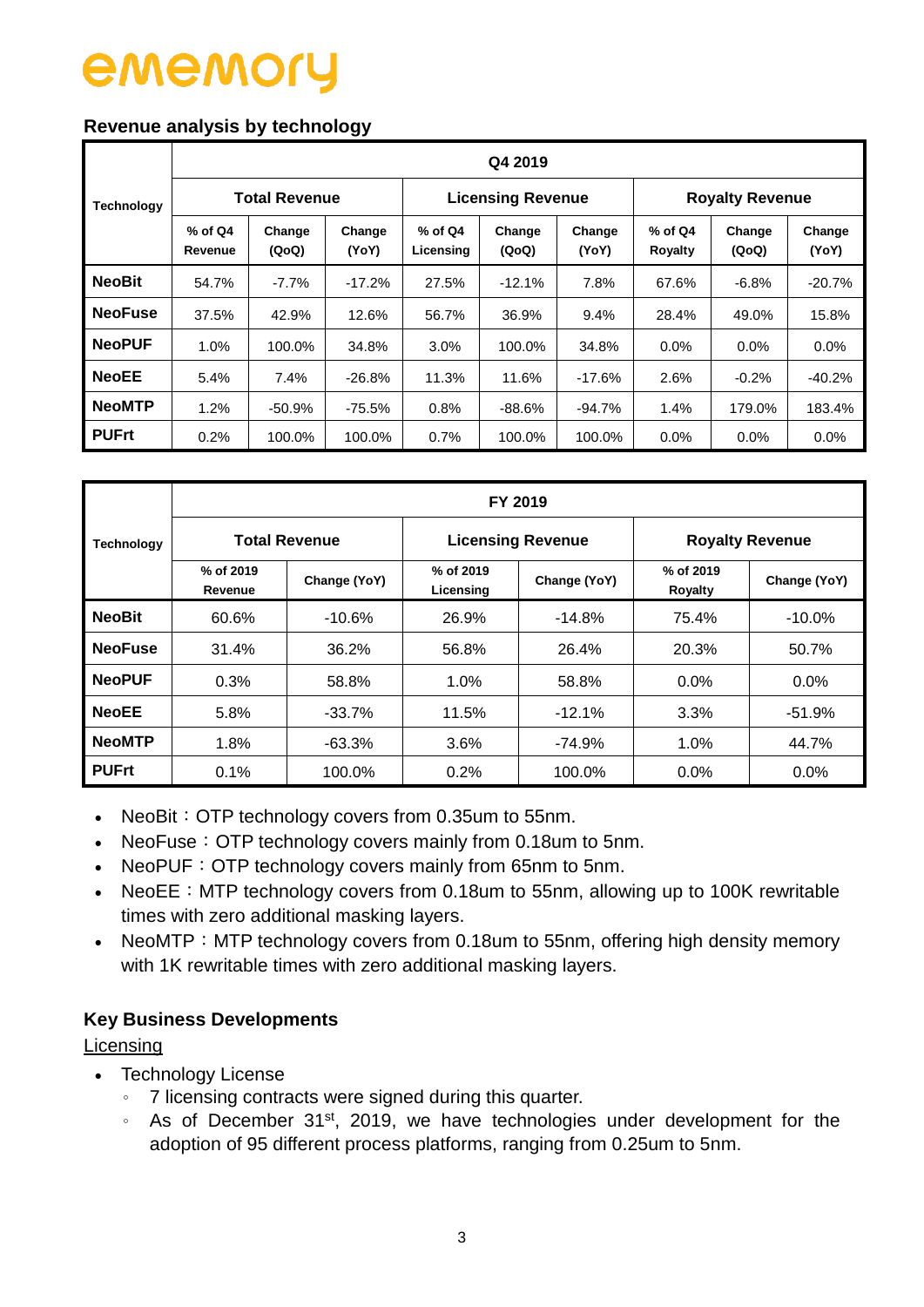

|            | $5/6$ nm |        | 7/10nm   12/16nm | 28 <sub>nm</sub> | 40nm |    |    | $ 55/65$ nm 80/90nm 0.13/0.11um 0.18um | <b>Total</b> |
|------------|----------|--------|------------------|------------------|------|----|----|----------------------------------------|--------------|
| Qualified  | 0        | っ<br>∠ | 3                | 23               | 12   | 23 | 16 | 13                                     | 93           |
| Developing | 3        |        | 3                | 14               |      | 11 |    |                                        | 57           |

### **Development of Key Technology on 12-inch Nodes**

- Design License
	- 。 A total of 98 product tape-outs occurred in the fourth quarter of 2019.
		- 5 tape-outs at 14nm/16nm for Digital power, ADAS, Multi-media, and etc.
		- 5 tape-outs at 22nm/28nm for Bluetooth, ISP, Multi-media, Network IC and etc.
		- 1 tape-out at 25nm for DRAM.
		- 7 tape-outs at 40nm for MCU, LCD driver, TDDI, sensor-related, and OLED driver.
		- 9 tape-outs at 55nm/65nm for MCU, LCD driver, TDDI, OLED driver, Network IC, and etc.
		- 7 tape-outs at 80nm/90nm for LCD driver, TDDI, and LED driver.
		- 11 tape-outs at 0.13um for MCU, PMIC, LCD driver, TDDI, OLED driver, T-con and clock.
		- 51 tape-outs at 0.18um for MCU, PMIC, LCD driver, sensor-related, USB, fingerprint sensor, oscillator, and etc.
		- 1 tape-out at 0.25um for MCU.
		- 1 tape-out at 0.35um for fingerprint sensor.
	- As of December 31<sup>st</sup>, 2019, eMemory's cumulative number of design licenses has increased to 4,764––a direct result of our ongoing effort in expanding and diversifying our technologies for adoption in a wide range of applications.

## **Future Growth Drivers**

### Licensing

• NeoFuse and NeoPUF will continue to drive licensing growth this year as increasing platforms among foundries and more comprehensive portfolio of PUF related IPs.

### Royalty

- Royalty of DDI will increase due to higher penetration rate of OLED DDI by existing customers and new customers.
- PMIC will continue to grow as content increase in 5G and higher ASP due to migration into advance process node.
- New applications such as Multimedia (i.e. DTV, STB, surveillance, ISP), and DRAM will continue to drive royalty growth.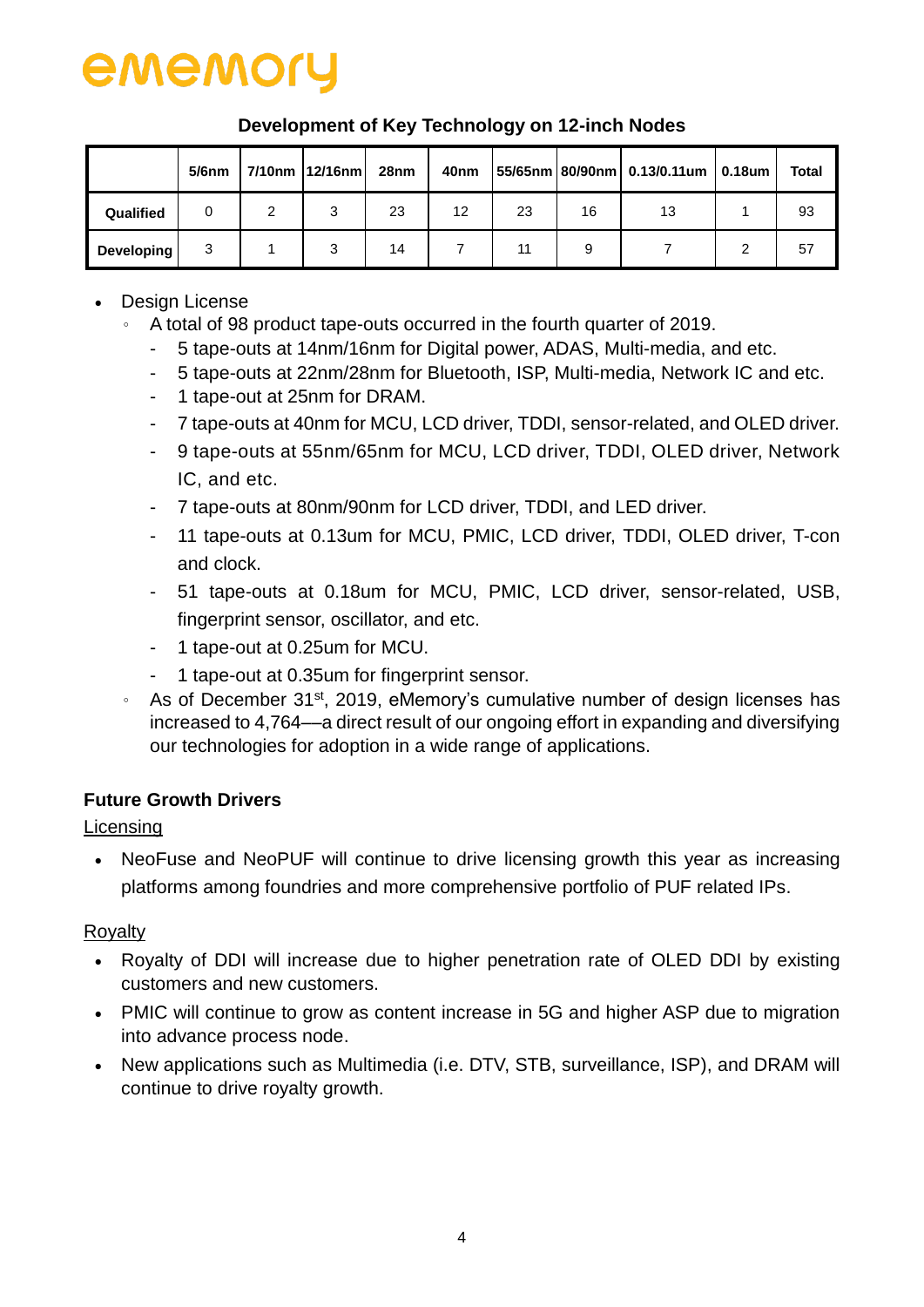### New Application Development

- NeoPUF has made a distinctive progress in advanced process SoC, ultra-low power processor, IoT related chip and embedded flash platform. Our PUFrt (NeoPUF-based root of trust) was adopted by customers for AI applications already.
- In addition to ISP application, NeoFuse will be used in CIS process to provide highly intelligent image recognition applications. We expect the contribution to our revenue starting this year.
- Security platform with ARM already has customer adoption.

## New Technology Development

- In addition to 5nm and emerging memory (MRAM, ReRAM), we are developing 6nm and 5nm plus (N5P) technology platforms with leading foundry partner.
- For security IP, after the completion of PUFtrng (PUF-base random number generator) and PUFrt (PUF-based root of trust), we are working with foundry partners to embed PUF into embedded flash platform. This year, we will continue to develop PUF-based IoT security solution, security elements and hardware security module IPs.
- In addition to IPs development, we are developing hardware security open platform, by integrating OTP, PUF, security-functioned IPs, and encryption algorithm IPs to provide total security solutions for AIoT and 5G applications.

### **Financial Review**

Gross margin Gross margin remained at 100%.

### Operating expenses and operating margin

- The total operating expense in Q4 2019 was NT\$ 202.39 million and represented 55.9% of the total revenue, which decreased from 54.7% of the total revenue in the prior year.
- Operating expenses increased by 2.5% sequentially but decreased by 9.1% year-overyear. The sequential increase was mainly due to the increase of employee bonus, while the year-over-year decrease was due the reduction in employee bonus expenditures.
- As a result, Operating margin for the quarter was 44.1%, up by 2.7 percentage points from the prior quarter but down by 1.2 percentage points year-over-year.
- Full year 2019 operating margin was 44.1%, down by 1.5 percentage points from the prior year.

### Non-operating items and income tax expense

- Non-operating items were a loss of NT\$ 3.36 million in Q4 2019, compared to a gain of NT\$ 1.39 million in Q3 2019. The sequential decrease was primarily due to the loss in exchange rate caused by the appreciation of NT\$.
- Full year 2019 effective tax rate was 14.4%.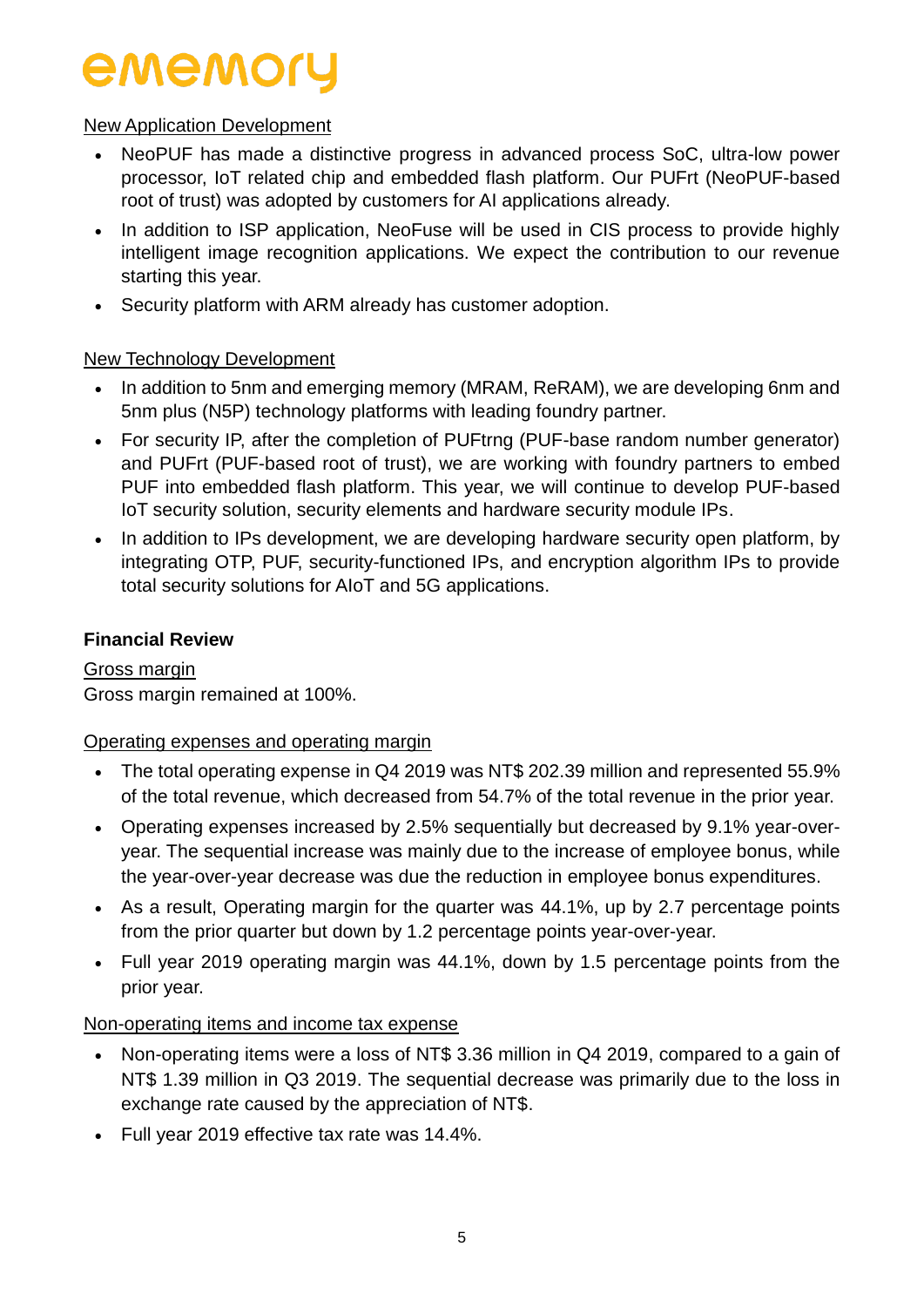### Net Income and EPS

- Net income for the quarter was NT\$ 129.65 million, an increase of 7.9% sequentially but a decrease of 20.8% year-on-year.
- Earnings per share was NT\$ 1.74 in Q4 2019. Full-year 2019 earnings per share was NT\$ 7.30.

### Current assets and current liabilities

- As of December 31<sup>st</sup>, 2019, cash decreased by NT\$ 38.14 million from that of December 31<sup>st</sup>, 2018 to NT\$ 1,263.86 million. The decrease was mainly due to the decrease of profit and capital expenditures. Total current assets including cash were NT\$ 1,416.76 million.
- Total current liabilities decreased by NT\$ 44.62 million from December  $31<sup>st</sup>$ , 2018.
- Net working capital was NT\$ 1,111.60 million and the current ratio was 4.64x.

## Cash flows

- As of December 31<sup>st</sup>, 2019, net cash generated from operating activities totaled NT\$ 592.53 million, including NT\$ 633.18 million from income before income tax, NT\$ 55.17 million from depreciation and amortization, and NT\$ 95.82 million used in other operating activities, which included tax payment of NT\$ 107.17 million.
- Net cash used in investing activities was NT\$ 45.38 million at the end of December  $31^{st}$ , 2019, primarily related to capital expenditures and acquisition of intangible assets.
- Net cash used in financing activities decreased by NT\$ 386.71 million year-on-year to NT\$ 583 million at the end of December 31<sup>st</sup>, 2019, mainly attributable to share repurchases in the prior year.
- As a result, cash decreased by NT\$ 38.14 million to NT\$ 1,263.86 million from December 31st, 2018 to December 31st, 2019.

## Employee

• As of December 31<sup>st</sup>, 2019, eMemory has 267 full-time employees, including 184 R&D engineers.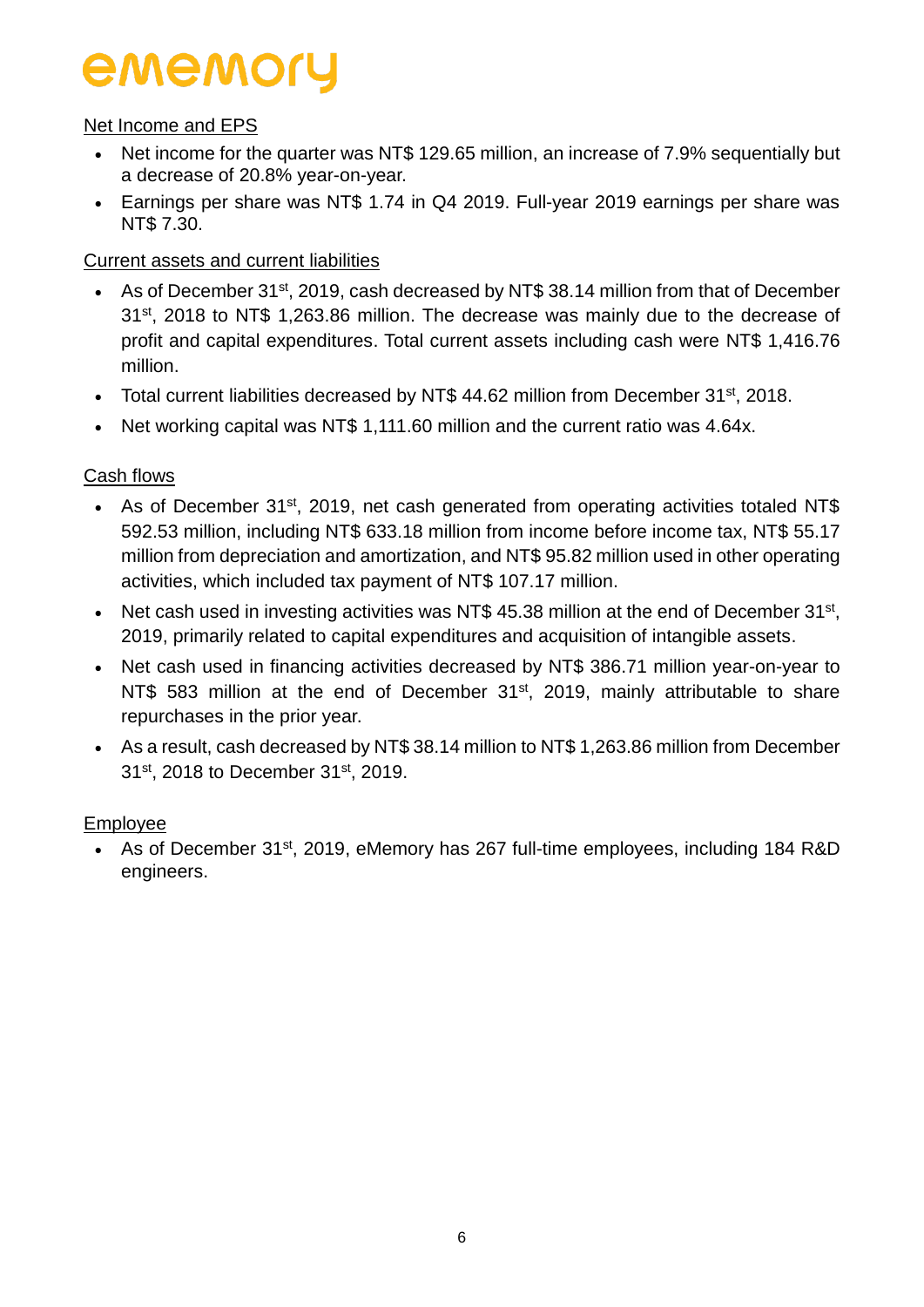#### **Cautionary Statement**

This report contains forward-looking statements, which are subject to risk factors associated with semiconductor and intellectual property business. We believe that the expectations reflected in these statements are reasonable. However, they may be affected by a variety of variables, many of which are beyond our control. These variables could cause actual results or trends to differ materially which include, but are not limited to: wafer price fluctuation, actual demand, rapid technology change, delays or failures in customers' tape-outs into wafer production, our ability to negotiate, monitor and enforce agreements for the determination and payment of royalties, any bug or fault in our technology which leads to significant damage to our technology and reputation, actual or potential litigation, semiconductor industry cycle and general economic conditions. Unless as required by law, eMemory undertakes no obligation to update or revise any forward-looking statements, whether as a result of new information, future events, or otherwise.

#### **Contact**

Fiona Lai Investor Relations eMemory Technology Inc. +886-3-5601168 [ir@ememory.com.tw](mailto:ir@ememory.com.tw)

**-Financial Statements To Follow-**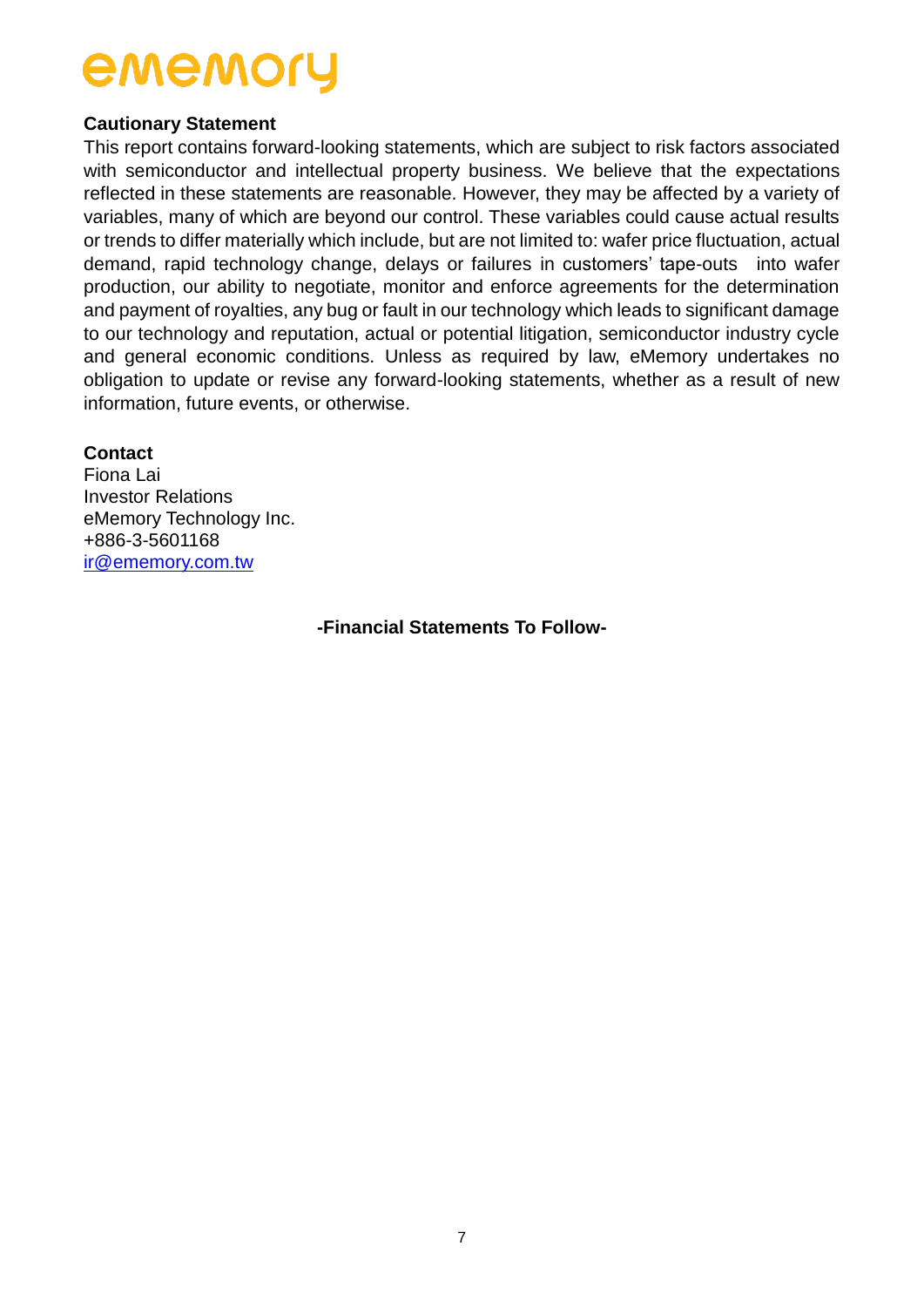#### **CONSOLIDATED BALANCE SHEETS (UNAUDITED) DECEMBER 31, 2019 AND 2018 (In Thousands of New Taiwan Dollars)**

|                                                                           | 2019          |                | 2018          |                |                                              | 2019          |                            | 2018          |                            |
|---------------------------------------------------------------------------|---------------|----------------|---------------|----------------|----------------------------------------------|---------------|----------------------------|---------------|----------------------------|
| <b>ASSETS</b>                                                             | <b>Amount</b> | %              | <b>Amount</b> | %              | <b>LIABILITIES AND EQUITY</b>                | <b>Amount</b> | $\%$                       | <b>Amount</b> | %                          |
| <b>CURRENT ASSETS</b>                                                     |               |                |               |                | <b>CURRENT LIABILITIES</b>                   |               |                            |               |                            |
| Cash                                                                      | \$1,263,858   | 62             | \$1,302,003   | 62             | Contract liabilities - current               | \$<br>32,837  | $\overline{2}$             | \$<br>37,822  | $\overline{c}$             |
| Accounts receivable - net                                                 | 126,812       | $\overline{7}$ | 158,335       | 8              | Other payables                               | 80,914        | $\overline{4}$             | 94,104        | $\overline{5}$             |
| Other receivables                                                         | 1,929         |                | 225           | $\sim$         | Bonuses payable to employees and directors   | 125,120       | 6                          | 138,092       | $7\overline{ }$            |
| Other receivables - related parties                                       | 410           |                | 251           |                | Payables on equipment                        | 4,861         |                            | 6,241         |                            |
| Prepayments                                                               | 19,472        |                | 19,889        | $\overline{1}$ | <b>Current tax liabilities</b>               | 56,576        | 3                          | 71,897        | $\mathbf{3}$               |
| Other current assets                                                      | 4,275         |                | 2,902         |                | Lease liabilities - current                  | 3,114         |                            |               | $\sim$                     |
| Total current assets                                                      | 1,416,756     | 70             | 1,483,605     | $-71$          | Other current liabilities                    | 1,731         | $\sim$                     | 1,616         |                            |
|                                                                           |               |                |               |                | <b>Total current liabilities</b>             | 305,153       | 15                         | 349,772       | 17                         |
| NON-CURRENT ASSETS                                                        |               |                |               |                | NON-CURRENT LIABILITIES                      |               |                            |               |                            |
| Financial assets at fair value through other                              |               |                |               |                |                                              |               |                            |               |                            |
| comprehensive income - noncurrent<br>Financial assets at amortized cost - | 15,530        |                | 19,180        |                | Lease liabilities - noncurrent               | 4,246         |                            |               |                            |
| noncurrent                                                                | 33,613        | $\overline{2}$ | 33,612        | $\overline{2}$ | Net defined benefit liabilities - noncurrent | 21,384        | $\mathbf 1$                | 20,334        | -1                         |
| Investment accounted for using equity                                     |               |                |               |                |                                              |               |                            |               |                            |
| method                                                                    | 5,382         |                | 6,046         | $\sim$         | Guarantee deposits received                  | 530           |                            | 530           |                            |
| Property, plant and equipment                                             | 477,171       | 23             | 491,533       | 23             | Total non-current liabilities                | 26,160        | $\overline{\phantom{0}}$ 1 | 20,864        | $\overline{\phantom{0}}$ 1 |
| Right-of-use assets                                                       | 7,287         |                |               |                | <b>Total liabilities</b>                     | 331,313       | $-16$                      | 370,636       | $18$                       |
| Intangible assets                                                         | 73,805        |                | 67,162        | 3              |                                              |               |                            |               |                            |
|                                                                           |               |                |               |                | EQUITY ATTRIBUTABLE TO SHAREHOLDERS          |               |                            |               |                            |
| Deferred tax assets                                                       | 3,434         |                | 2,708         |                | OF THE COMPANY                               |               |                            |               |                            |
| Refundable deposits                                                       | 349           |                | 331           |                |                                              |               |                            |               |                            |
| Total non-current assets                                                  | 616,571       | $\frac{30}{2}$ | 620,572       | $\frac{29}{2}$ | Ordinary shares                              | 758,336       | $-37$                      | 757,908       | $-36$                      |
|                                                                           |               |                |               |                | Capital surplus                              | 404,446       | $\overline{20}$            | 416,537       | $-20$                      |
|                                                                           |               |                |               |                | Retained earnings                            |               |                            |               |                            |
|                                                                           |               |                |               |                | Legal reserve                                | 401,471       | 20                         | 340,160       | 16                         |
|                                                                           |               |                |               |                | Special reserve                              | 61,932        | 3                          | 926           |                            |
|                                                                           |               |                |               |                | Unappropriated earnings                      | 545,653       | $\frac{27}{2}$             | 684,180       | $-32$                      |
|                                                                           |               |                |               |                | Total retained earnings                      | 1,009,056     | 50                         | 1,025,266     | $-48$                      |
|                                                                           |               |                |               |                | Other equity                                 |               |                            |               |                            |
|                                                                           |               |                |               |                | Exchange differences on translating the      |               |                            |               |                            |
|                                                                           |               |                |               |                | financial statements of foreign operations   | 4)            |                            |               |                            |
|                                                                           |               |                |               |                | Unrealized gain (loss) on financial assets   |               |                            |               |                            |
|                                                                           |               |                |               |                | at fair value through other                  |               |                            |               |                            |
|                                                                           |               |                |               |                | comprehensive income                         | 65,582)       | $\frac{3}{2}$              | 61,932)       | $\frac{3}{2}$              |
|                                                                           |               |                |               |                | Total other equity                           | $65,586$ )    | $\frac{3}{2}$              | 61,932        | $\frac{3}{2}$              |
|                                                                           |               |                |               |                | Treasury shares                              | 404,238)      | 20)                        | 404,238       | 19)                        |
|                                                                           |               |                |               |                | <b>Total equity</b>                          | 1,702,014     | $-84$                      | 1,733,541     | $-82$                      |
| <b>TOTAL</b>                                                              | \$2,033,327   | 100            | \$2,104,177   | 100            | <b>TOTAL</b>                                 | \$2,033,327   | 100                        | \$2,104,177   | 100                        |
|                                                                           |               |                |               |                |                                              |               |                            |               |                            |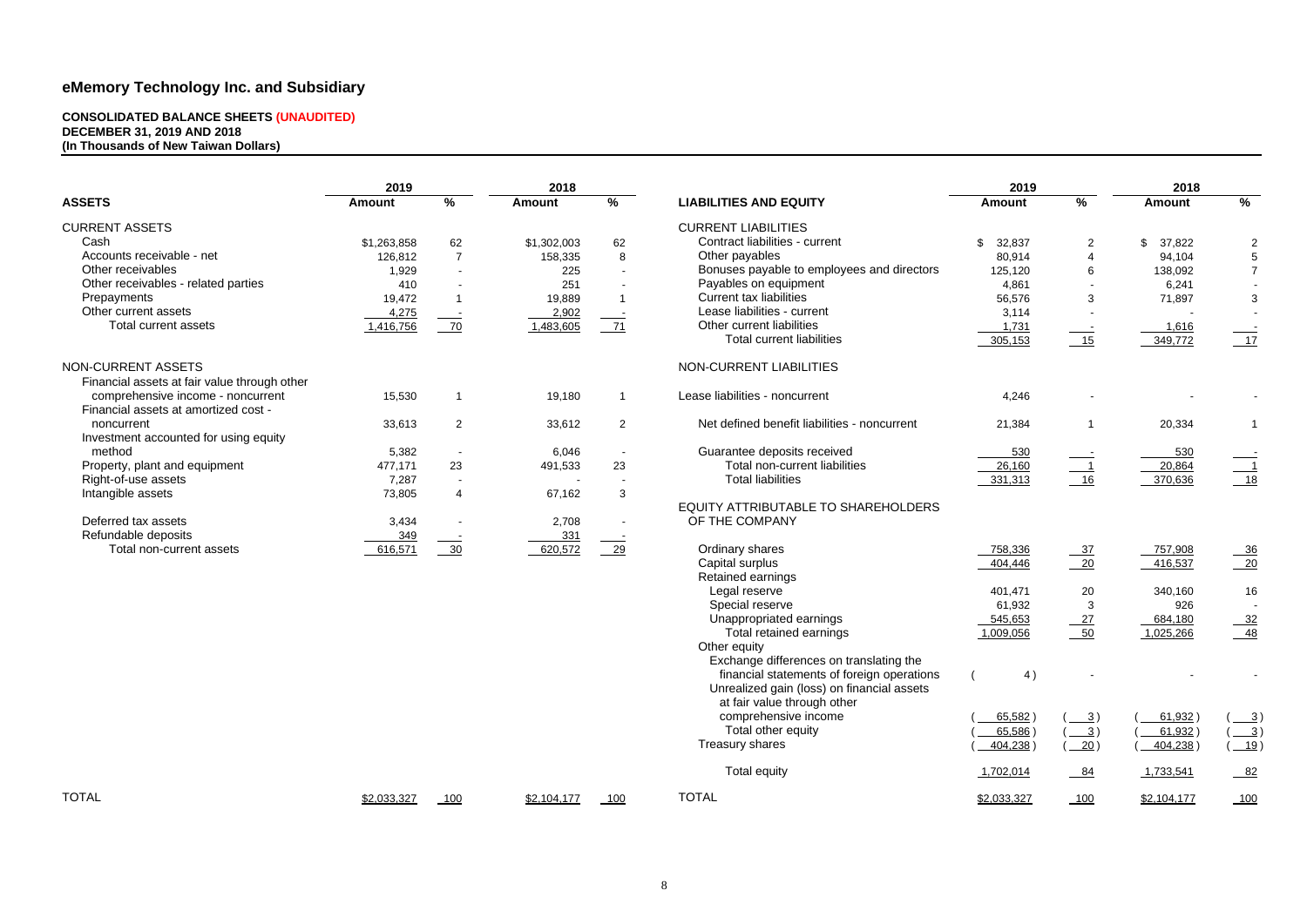#### **CONSOLIDATED STATEMENTS OF COMPREHENSIVE INCOME (UNAUDITED) FOR THE YEARS ENDED DECEMBER 31, 2019 AND 2018 (In Thousands of New Taiwan Dollars, Except Earnings Per Share)**

|                                                                                                                                                                                                    | 2019                                               |                     | 2018                                              |                     |
|----------------------------------------------------------------------------------------------------------------------------------------------------------------------------------------------------|----------------------------------------------------|---------------------|---------------------------------------------------|---------------------|
|                                                                                                                                                                                                    | <b>Amount</b>                                      | $\frac{0}{0}$       | <b>Amount</b>                                     | $\frac{9}{6}$       |
| <b>OPERATING REVENUE</b>                                                                                                                                                                           | \$1,410,085                                        | 100                 | \$1,476,516                                       | 100                 |
| <b>OPERATING COSTS</b>                                                                                                                                                                             |                                                    |                     |                                                   |                     |
| <b>GROSS PROFIT</b>                                                                                                                                                                                | 1,410,085                                          | 100                 | 1,476,516                                         | 100                 |
| <b>OPERATING EXPENSES</b><br>Selling and marketing expenses<br>General and administrative expenses<br>Research and development expenses<br>Expected credit (gain) loss<br>Total operating expenses | 122,545<br>162,986<br>506,215<br>2,984)<br>788,762 | 9<br>11<br>36<br>56 | 120,678<br>169,610<br>505,475<br>8,018<br>803,781 | 8<br>11<br>34<br>54 |
| <b>OPERATING INCOME</b>                                                                                                                                                                            | 621,323                                            | 44                  | 672,735                                           | 46                  |
| NON-OPERATING INCOME AND<br><b>EXPENSES</b><br>Other income<br>Other gains and losses<br>Finance costs<br>Share of loss of associates<br>Total non-operating income and<br>expenses                | 19,760<br>3,384)<br>179)<br>4,336)<br>11,861       | 1                   | 25,024<br>5,428<br>4,356)<br>26,096               | 2<br>$\overline{2}$ |
| PROFIT BEFORE INCOME TAX                                                                                                                                                                           | 633,184                                            | 45                  | 698,831                                           | 48                  |
| <b>INCOME TAX EXPENSE</b>                                                                                                                                                                          | 91,112                                             | 7                   | 85,725                                            | 6                   |
| NET PROFIT FOR THE YEAR                                                                                                                                                                            | 542,072                                            | 38                  | 613,106                                           | 42                  |

(Continued)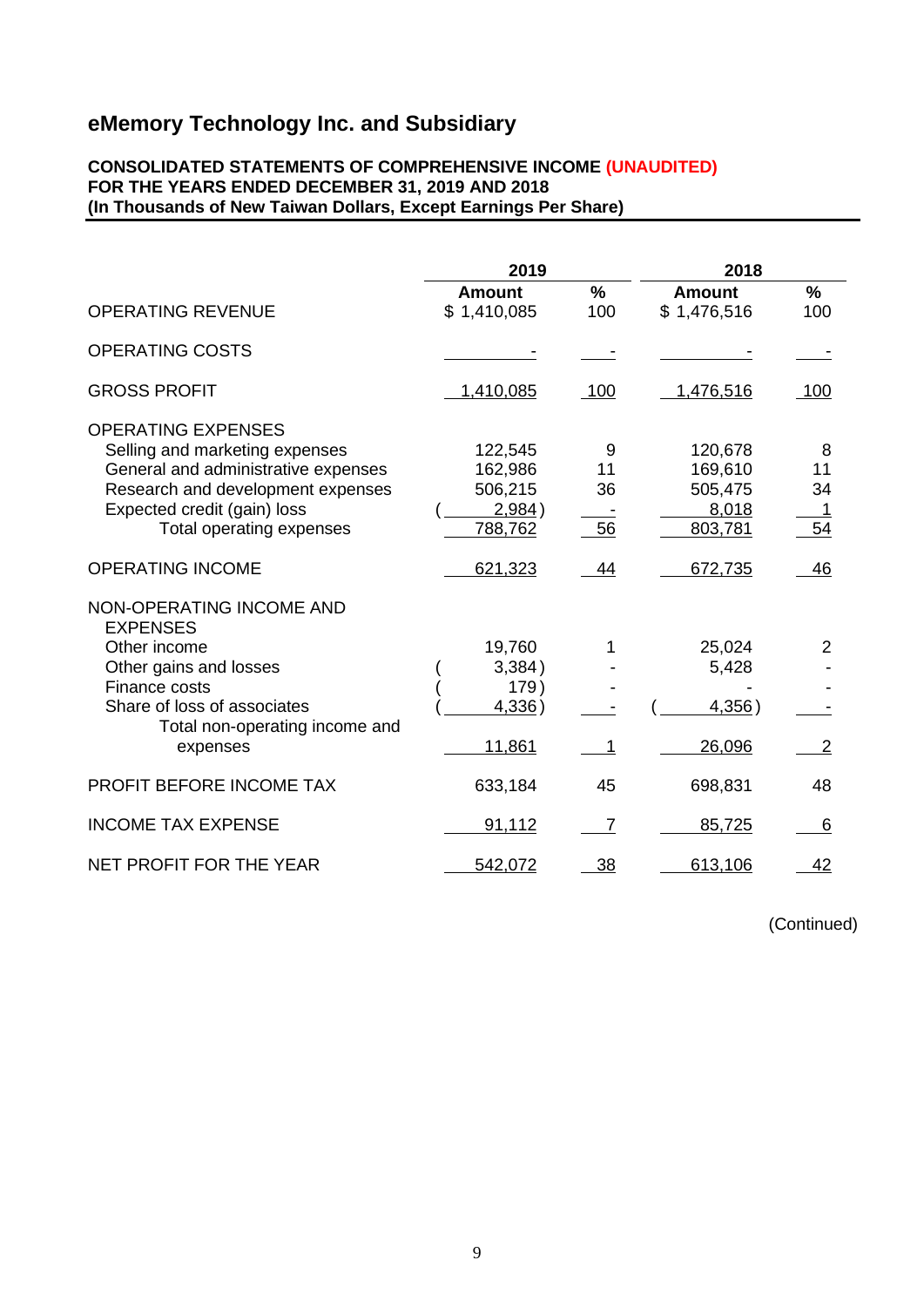#### **CONSOLIDATED STATEMENTS OF COMPREHENSIVE INCOME (UNAUDITED) FOR THE YEARS ENDED DECEMBER 31, 2019 AND 2018 (In Thousands of New Taiwan Dollars, Except Earnings Per Share)**

|                                                                                                                                                                                        | 2019          |                           |               | 2018     |                    |               |
|----------------------------------------------------------------------------------------------------------------------------------------------------------------------------------------|---------------|---------------------------|---------------|----------|--------------------|---------------|
|                                                                                                                                                                                        | <b>Amount</b> |                           | $\frac{0}{0}$ |          | <b>Amount</b>      | $\frac{0}{0}$ |
| OTHER COMPREHENSIVE INCOME<br>Items that will not be reclassified<br>subsequently to profit or loss:<br>Remeasurement of defined<br>benefit plans<br>Unrealized (loss) gain on         | $($ \$        | 1,604)                    |               | $($ \$   | 1,650)             |               |
| investments in equity<br>instruments at fair value<br>through other comprehensive<br>income<br>Items that may be reclassified<br>subsequently to profit or loss:<br>Share of the other |               | 3,650)                    |               |          | 1,060              |               |
| comprehensive loss of<br>associates accounted for using<br>the equity method<br>Other comprehensive income for<br>the year                                                             |               | $\overline{4})$<br>5,258) |               |          | 590)               |               |
| <b>TOTAL COMPREHENSIVE INCOME FOR</b><br><b>THE YEAR</b>                                                                                                                               | \$            | 536,814                   | 38            | \$       | 612,516            | <u>42</u>     |
| NET PROFIT ATTRIBUTABLE TO:<br>Owners of the Company<br>Non-controlling interests                                                                                                      | \$            | 542,072                   | 38            | \$       | 613,106            | 42            |
| TOTAL COMPREHENSIVE INCOME                                                                                                                                                             | \$            | 542,072                   | 38            | \$       | 613,106            | 42            |
| <b>ATTRIBUTABLE TO:</b><br>Owners of the Company<br>Non-controlling interests                                                                                                          | \$            | 536,814<br>536,814        | 38<br>38      | \$<br>\$ | 612,516<br>612,516 | 42<br>42      |
| <b>EARNINGS PER SHARE</b><br><b>Basic</b><br><b>Diluted</b>                                                                                                                            | \$<br>\$      | 7.30<br><u>7.26</u>       |               | \$<br>\$ | 8.13<br>8.07       |               |

(Concluded)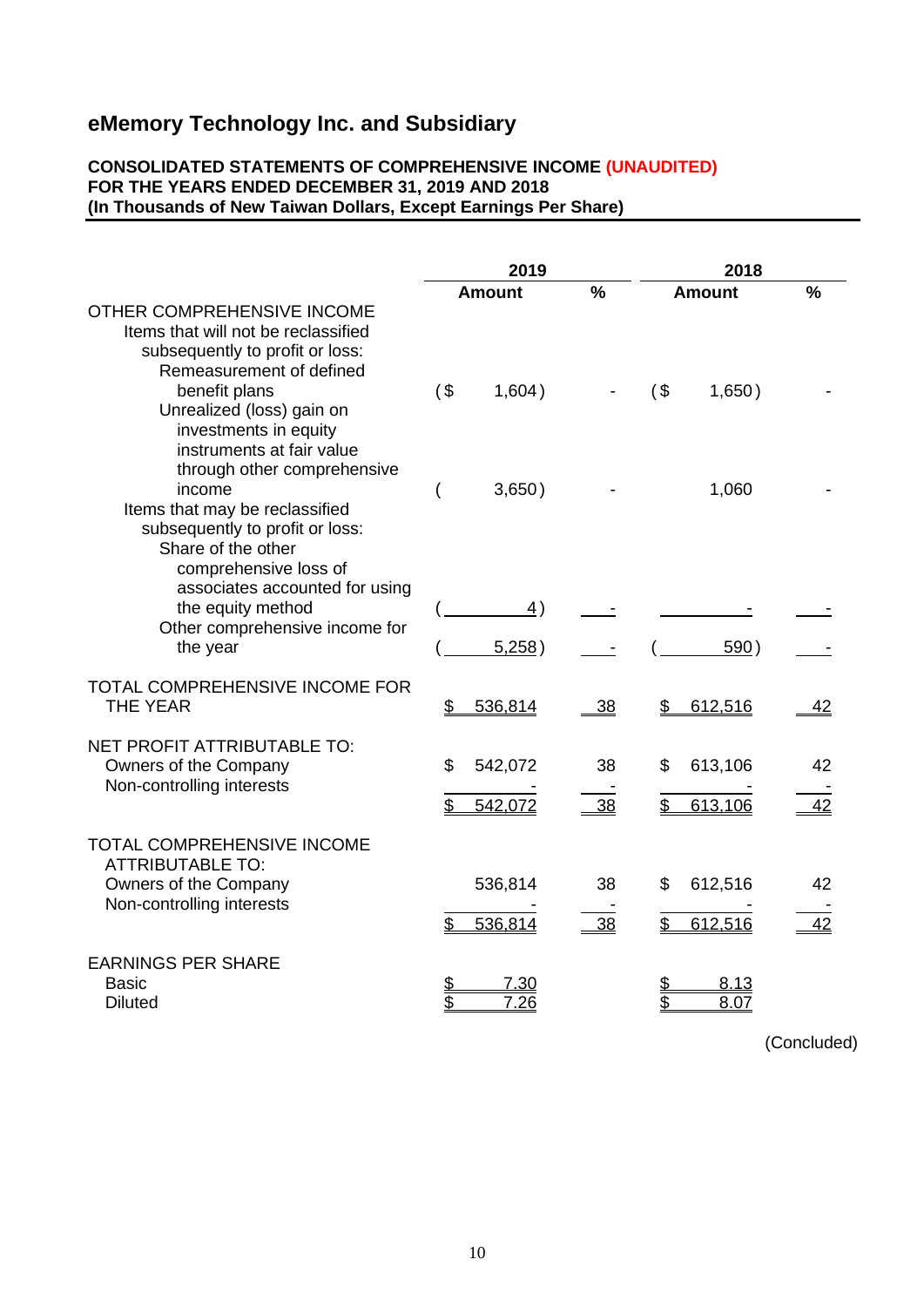#### **CONSOLIDATED STATEMENTS OF CHANGES IN EQUITY (UNAUDITED) FOR THE YEARS ENDED DECEMBER 31, 2019 AND 2018 (In Thousands of New Taiwan Dollars)**

|                                                                                                                 |                          |                          |                          |                                                              |                |                                |              |                          | <b>Other Equity</b>                                                                                                                |                      |                     |
|-----------------------------------------------------------------------------------------------------------------|--------------------------|--------------------------|--------------------------|--------------------------------------------------------------|----------------|--------------------------------|--------------|--------------------------|------------------------------------------------------------------------------------------------------------------------------------|----------------------|---------------------|
|                                                                                                                 | <b>Shares</b>            | <b>Ordinary Shares</b>   |                          | <b>Retained Earnings</b><br><b>Special</b><br>Unappropriated |                |                                |              |                          | <b>Unrealized Gain</b><br>(Loss) on<br><b>Financial</b><br><b>Assets at Fair</b><br><b>Value Through</b><br>Other<br>Comprehensive | <b>Treasury</b>      |                     |
|                                                                                                                 | (In Thousands)           | <b>Amount</b>            | <b>Capital Surplus</b>   | <b>Legal Reserve</b>                                         | <b>Reserve</b> | <b>Earnings</b>                | <b>Total</b> | <b>Operations</b>        | <b>Income</b>                                                                                                                      | <b>Shares</b>        | <b>Total Equity</b> |
| BALANCE, JANUARY 1, 2018                                                                                        | 75,783                   | \$757,823                | \$427,496                | \$ 280,298                                                   | 926<br>\$      | \$671,322                      | \$952,546    | \$                       | (\$<br>62,992)                                                                                                                     | \$                   | \$2,074,873         |
| Appropriation of 2017 earnings<br>Legal reserve<br>Cash dividends distributed by the Company                    |                          |                          |                          | 59,862                                                       |                | 59,862)<br>538,736)            | 538,736)     |                          |                                                                                                                                    |                      | 538,736)            |
| Change in capital surplus from investments in associates<br>accounted for by using equity method                |                          |                          | 9                        |                                                              |                |                                |              |                          |                                                                                                                                    |                      | 9                   |
| Issue of cash dividends from capital surplus                                                                    |                          | $\blacksquare$           | 29,631)                  |                                                              |                |                                |              |                          |                                                                                                                                    |                      | 29,631)             |
| Net profit for the year ended December 31, 2018                                                                 |                          |                          |                          |                                                              |                | 613,106                        | 613,106      |                          |                                                                                                                                    |                      | 613,106             |
| Other comprehensive income for the year ended<br>December 31, 2018                                              |                          |                          |                          |                                                              |                | 1,650                          | 1,650)       |                          | 1,060                                                                                                                              |                      | 590                 |
| Total comprehensive income for the year ended<br>December 31, 2018                                              |                          |                          |                          |                                                              |                | 611,456                        | 611,456      |                          | 1,060                                                                                                                              |                      | 612,516             |
| Issuance of ordinary shares under employee share options                                                        | 8                        | 85                       | 2,794                    |                                                              |                |                                |              |                          |                                                                                                                                    |                      | 2,879               |
| Buy back of ordinary shares                                                                                     | $\overline{\phantom{a}}$ | $\overline{\phantom{a}}$ | $\overline{\phantom{a}}$ |                                                              |                |                                |              |                          | $\overline{\phantom{a}}$                                                                                                           | 404,238)             | 404,238)            |
| Share-based payment                                                                                             |                          |                          | 15,869                   |                                                              |                |                                |              |                          |                                                                                                                                    |                      | 15,869              |
| BALANCE, DECEMBER 31, 2018                                                                                      | 75,791                   | 757,908                  | 416,537                  | 340,160                                                      | 926            | 684,180                        | 1,025,266    | $\overline{\phantom{a}}$ | 61,932)                                                                                                                            | 404,238)             | 1,733,541           |
| Appropriation of 2018 earnings<br>Legal reserve<br>Special reserve<br>Cash dividends distributed by the Company |                          |                          |                          | 61,311                                                       | 61,006         | 61,311)<br>61,006)<br>556,678) | 556,678)     |                          |                                                                                                                                    |                      | 556,678)            |
| Change in capital surplus from investments in associates<br>accounted for by using equity method                |                          |                          | 3,676                    |                                                              |                |                                |              |                          |                                                                                                                                    |                      | 3,676               |
| Issue of cash dividends from capital surplus                                                                    |                          | $\sim$                   | 37,112)                  |                                                              |                |                                |              |                          |                                                                                                                                    | $\sim$               | 37,112)             |
| Net profit for the year ended December 31, 2019                                                                 |                          |                          |                          |                                                              | $\sim$         | 542,072                        | 542,072      |                          |                                                                                                                                    | $\sim$               | 542,072             |
| Other comprehensive income for the year ended<br>December 31, 2019                                              |                          |                          |                          |                                                              |                | 1,604)                         | 1,604)       | 4)                       | 3,650)                                                                                                                             |                      | 5,258               |
| Total comprehensive income for the year ended<br>December 31, 2019                                              |                          |                          |                          |                                                              |                | 540,468                        | 540,468      | 4)                       | 3,650)                                                                                                                             |                      | 536,814             |
| Issuance of ordinary shares under employee share options                                                        | 43                       | 428                      | 13,554                   |                                                              |                |                                |              |                          |                                                                                                                                    |                      | 13,982              |
| Share-based payment                                                                                             |                          |                          | 7,791                    |                                                              |                |                                |              |                          |                                                                                                                                    |                      | 7,791               |
| BALANCE, DECEMBER 31, 2019                                                                                      | 75,834                   | \$758,336                | \$404,446                | \$401,471                                                    | \$61,932       | \$545,653                      | \$1,009,056  | $\frac{4}{ }$<br>\$∟     | $(\frac{$}{8} 65,582)$                                                                                                             | $(\frac{$404,238}{)$ | \$1,702,014         |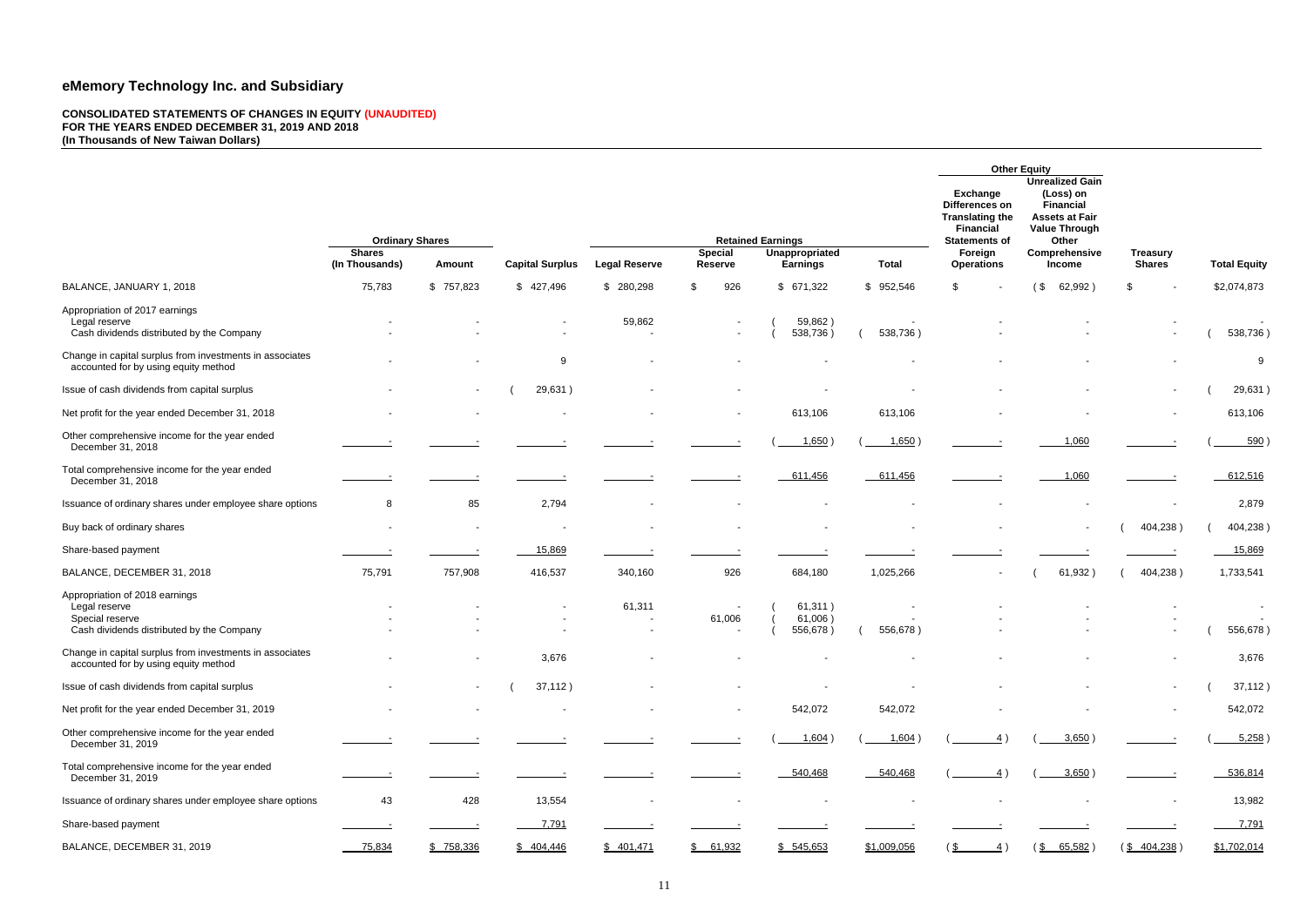#### **CONSOLIDATED STATEMENTS OF CASH FLOWS (UNAUDITED) FOR THE YEARS ENDED DECEMBER 31, 2019 AND 2018 (In Thousands of New Taiwan Dollars)**

|                                                     |    | 2019     |    | 2018    |  |
|-----------------------------------------------------|----|----------|----|---------|--|
| CASH FLOWS FROM OPERATING ACTIVITIES                |    |          |    |         |  |
| Profit before income tax                            | \$ | 633,184  | \$ | 698,831 |  |
| Adjustments for:                                    |    |          |    |         |  |
| Depreciation expenses                               |    | 40,678   |    | 37,402  |  |
| Amortization expenses                               |    | 14,495   |    | 13,202  |  |
| Expected credit (gain) loss                         |    | 2,984)   |    | 8,018   |  |
| Finance costs                                       |    | 179      |    |         |  |
| Interest income                                     |    | 9,631)   |    | 10,663) |  |
| Dividend income                                     |    | 291)     |    | 943)    |  |
| Share-based payments                                |    | 7,791    |    | 15,869  |  |
| Share of loss of associates                         |    | 4,336    |    | 4,356   |  |
| Loss on disposal of property, plant and equipment   |    |          |    | 278     |  |
| Intangible asset reclassified as operating expenses |    | 10       |    |         |  |
| Gain on disposal of investments                     |    | 95)      |    | 79)     |  |
| Net loss (gain) on foreign currency exchange        |    | 4,321    |    | 1,015)  |  |
| Changes in operating assets and liabilities         |    |          |    |         |  |
| Accounts receivable                                 |    | 32,484   |    | 83,763) |  |
| Other receivables                                   |    | 1,691)   |    |         |  |
| Other receivables - related parties                 |    | 159)     |    | 326     |  |
| Prepayments                                         |    | 426      |    | 1,895)  |  |
| Other current assets                                |    | 1,373)   |    | 879)    |  |
| <b>Contract liabilities</b>                         |    | 4,985)   |    | 4,351   |  |
| Other payables                                      |    | 13,204)  |    | 13,176  |  |
| Other current liabilities                           |    | 115      |    | 165     |  |
| Net defined benefit liabilities                     |    | 554)     |    | 558)    |  |
| Bonuses payable to employees and directors          |    | 12,972)  |    | 4,467   |  |
| Cash generated from operations                      |    | 690,080  |    | 700,646 |  |
| Interest received                                   |    | 9,618    |    | 10,676  |  |
| Income tax paid                                     |    | 107,168) |    | 75,900) |  |
| Net cash generated from operating activities        |    | 592,530  |    | 635,422 |  |

(Continued)